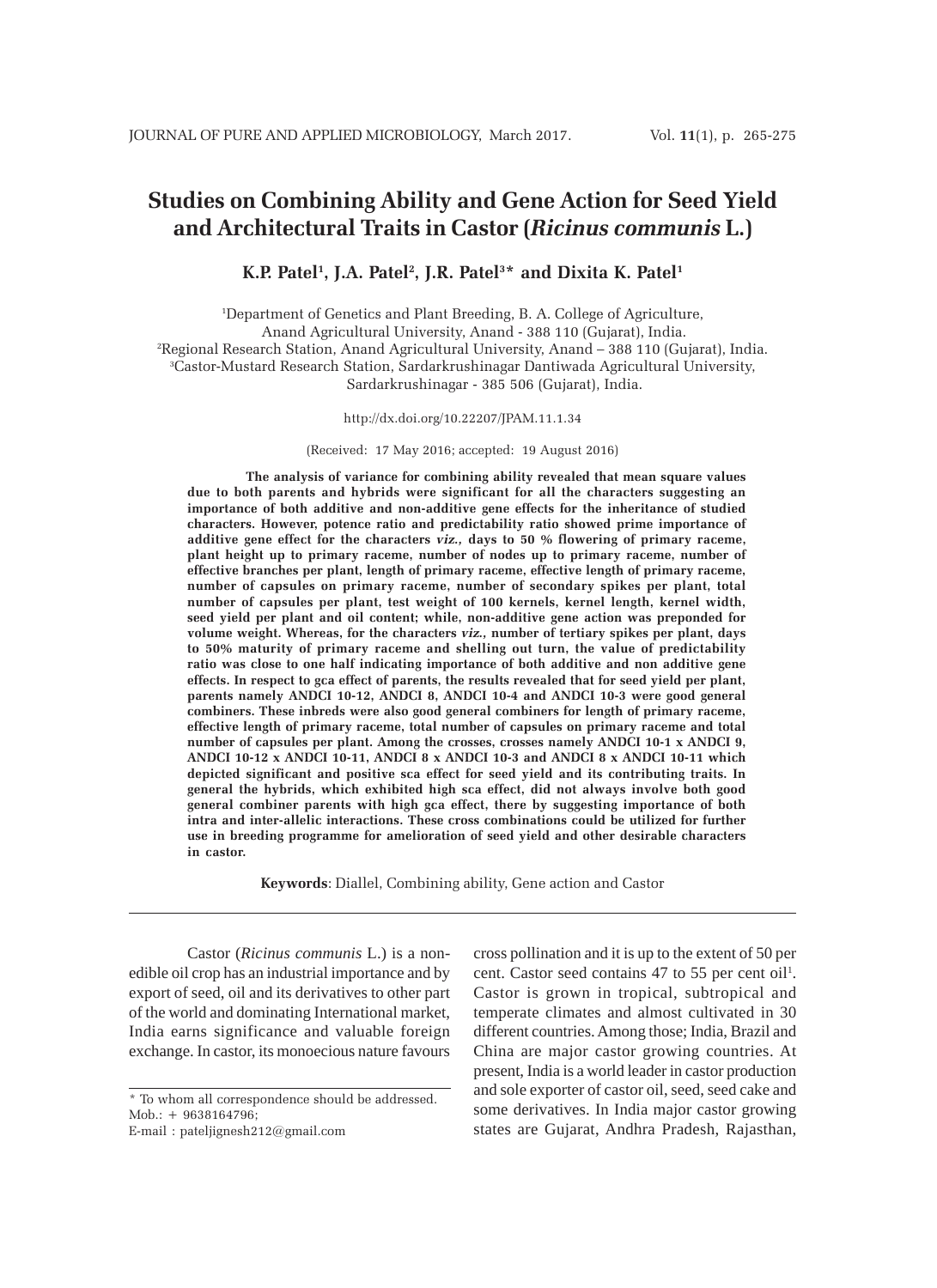Karnataka and Tamil Nadu. Gujarat ranks first in both area and production. In Gujarat it is grown in 7.15 lakh hectares and production is 14.56 lakh tonnes with the productivity of  $2036 \text{ kg/ha}^2$ .

Castor is usually cultivated as a hybrid in India, as hybrids give significantly higher yields than pure lines or varieties<sup>3</sup>,<sup>4</sup>. Higher magnitude of heterotic effects and superior hybrids can be developed by combining diverse parents. In genetic improvement of different attributes of castor, selection of suitable parents is preliminary approach, which will lead to development of better hybrids. For that information based on *per se* performance of parents along with their general combining ability effect is more reliable. However, information on magnitude of heterotic effects, specific combining ability effect of hybrids and type of gene action involved for inheritance of yield and its component characters would be of immense value in selecting appropriate parents and beneficial cross combinations for commercial exploitation of hybrid vigour and also in formulating appropriate future breeding programme of castor. Therefore, the proposed investigation was planned and executed to assess the nature of gene action involved and combining ability of parental genotypes for various traits to drive productive hybrids in castor.

#### **MATERIALS AND METHODS**

The experimental material was developed by using 10 x 10 diallel excluding reciprocals among inbreds (monoecious lines) at Regional Research Station, Anand Agricultural University, Anand (Gujarat). All the genotypes (45 hybrids, 10 parents and one standard check hybrid) were grown in Randomized Complete Block Design with three replications during *kharif* season of the year 2012- 2013. Each genotype was grown in a single row of 10 plants with a spacing of 120 cm between rows and 60 cm between plants. The guard rows were provided on all sides of each block. All recommended agronomical and plant protection measures were followed to raise healthy crop. Data were recorded on five randomly selected plants from each net plot of parents and  $F_1$ s in all the three replications. Mean value on per plant basis were recorded for various characters *viz*., days to 50 % flowering as well as maturity of primary raceme,

J PURE APPL MICROBIO*,* **11**(1), MARCH 2017.

plant height up to primary raceme (cm), number of nodes up to primary raceme, number of effective branches per plant, length of primary raceme (cm), effective length of primary raceme (cm), number of capsules on primary raceme, number of secondary as well as tertiary spikes per plant, total number of capsules per plant, shelling out turn (g), test weight of 100 kernels (g), kernel length (mm), kernel width (mm), volume weight (g), seed yield per plant (g) and oil content (%). The observations on days to 50% flowering and days to 50% maturity of primary raceme were recorded on plot basis. The oil content of kernels was measured by Nuclear Magnetic Resonance (NMR) technique. Combining ability analysis was performed on data obtained for parents and  $F_1S$  following<sup>5</sup> Model-I and method-II.

### **RESULTS AND DISCUSSION**

The results obtained under the present investigation are presented in Table 1 to 5. The analysis of variance for combining ability (Table 1) revealed that the estimates of both  $\sigma^2_{\text{GCA}}$  and  $\sigma^2_{\text{SCA}}$ were significant for all the characters, revealing importance of both additive and non-additive genetic variances for the inheritance of traits under investigation.

The magnitude of either of component of genetic variance could be judged from the estimates of potence ratio and predictability ratio. Above one half value of predictability ratio revealed predominance of additive gene action for the characters *viz.,* days to 50% flowering of primary raceme, plant height up to primary raceme, number of nodes up to primary raceme, number of effective branches per plant, length of primary raceme, effective length of primary raceme, number of capsules on primary raceme, number of secondary spikes per plant, total number of capsules per plant, test weight of 100 kernels, kernel length, kernel width, seed yield per plant and oil content. Similar results for effective length of primary raceme were reported by<sup>6,7</sup> and  $\frac{8}{3}$ ; for test weight of 100 kernel by9 were well documented. While, non-additive gene action was of prime importance for volume weight as the value of predictability ratio was less than one half. Whereas, for the characters *viz.,* number of tertiary spikes per plant, days to 50% maturity of primary raceme and shelling out turn, the value of predictability ratio was close to one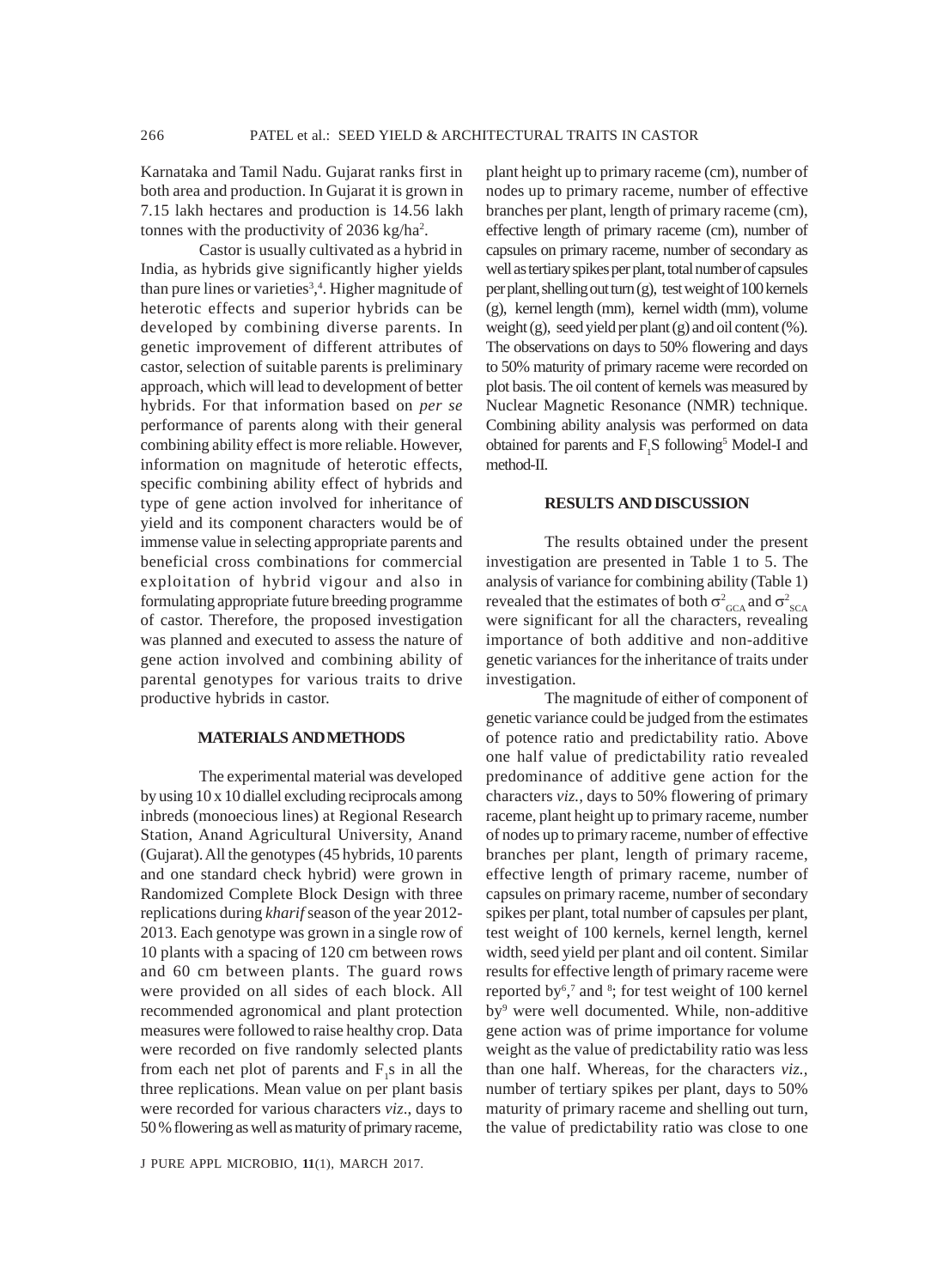| Source of<br>variation                            | d.f.           | Jays to 50<br>% flowering<br>of primary<br>raceme                                                        | Plant height<br>up to<br>primary<br>raceme                                                                                         | Number<br>of nodes<br>up to<br>primary<br>raceme | Number<br>of<br>offective<br>effective<br>branches<br>per plant | $\begin{array}{c} \text{Length of} \\ \text{primary} \\ \text{raceme} \end{array}$       | $\begin{array}{l}{\rm Effective}\\ \text{length of}\\ \text{primary}\\ \text{primary}\\ \text{rac} \end{array}$ | Number<br>of<br>capsules<br>on<br>primary<br>raceme               | secondary<br>spikes<br>per plant<br>Number of                          | Number<br>of<br>tertiary<br>spikes<br>per<br>plant                   |
|---------------------------------------------------|----------------|----------------------------------------------------------------------------------------------------------|------------------------------------------------------------------------------------------------------------------------------------|--------------------------------------------------|-----------------------------------------------------------------|------------------------------------------------------------------------------------------|-----------------------------------------------------------------------------------------------------------------|-------------------------------------------------------------------|------------------------------------------------------------------------|----------------------------------------------------------------------|
| GCA (Parents)<br>Mean squares                     |                | 59.18**                                                                                                  | 109.88**                                                                                                                           |                                                  |                                                                 |                                                                                          |                                                                                                                 | 867.66**                                                          |                                                                        |                                                                      |
| SCA (Hybrids)                                     | $\overline{4}$ | $7.25**$                                                                                                 | 46.57**                                                                                                                            |                                                  |                                                                 |                                                                                          |                                                                                                                 |                                                                   |                                                                        |                                                                      |
| Error                                             | 106            | $\!0.81$                                                                                                 | ce and related parameters<br>91.63**<br>91.63**<br>1.01**<br>36.25**<br>12.35<br>19.75<br>83<br>0.88<br>0.65<br>16<br>0.20<br>0.25 | $12.21**$<br>0.35**<br>0.10                      | 40.35**<br>4.56**<br>0.77                                       | $290.79**$<br>30.34**<br>5.59                                                            | 346.22**<br>32.51**<br>5.66                                                                                     | $63.93**$<br>12.02                                                | $7.56***$<br>1.03**<br>0.11                                            | $7.57**$<br>1.77**<br>0.14                                           |
| Estimates of components of gene                   |                |                                                                                                          |                                                                                                                                    |                                                  |                                                                 |                                                                                          |                                                                                                                 |                                                                   |                                                                        |                                                                      |
| $\sigma^2_{\rm gca}$ ( $\Sigma$ gi <sup>2</sup> ) |                |                                                                                                          |                                                                                                                                    |                                                  |                                                                 |                                                                                          |                                                                                                                 |                                                                   |                                                                        |                                                                      |
| $\sigma^2_{\rm \,sch}(\Sigma {\rm gi^2})$         |                |                                                                                                          |                                                                                                                                    |                                                  |                                                                 |                                                                                          |                                                                                                                 |                                                                   |                                                                        |                                                                      |
| Potence ratio                                     |                |                                                                                                          |                                                                                                                                    |                                                  |                                                                 |                                                                                          |                                                                                                                 |                                                                   |                                                                        |                                                                      |
| Predictability ratio                              |                |                                                                                                          |                                                                                                                                    |                                                  |                                                                 |                                                                                          |                                                                                                                 |                                                                   |                                                                        |                                                                      |
| $s^2A$                                            |                | dic variance $\frac{2}{4.86**}$<br>$\frac{4.86**}{6.44**}$<br>$\frac{3.60}{0.60}$<br>$\frac{6.73}{0.81}$ |                                                                                                                                    |                                                  |                                                                 | $\begin{array}{c} 23.76**\\ 24.74**\\ 4.70\\ 0.65\\ 47.53\\ 24.74\\ 24.74\\ \end{array}$ | $\begin{array}{l} 28.38**\\ 26.84**\\ 5.17\\ 6.67\\ 6.76\\ 26.84\\ 26.84\\ 26.84\\ 26.84 \end{array}$           | $71.30**$<br>$51.91**$<br>$6.72$<br>$0.73$<br>$142.60$<br>$51.91$ | $0.62**$<br>$0.91**$<br>$3.33$<br>$0.57$<br>$1.24$<br>$0.91$<br>$0.95$ | $78**$<br>$1.62**$<br>$2.35$<br>$0.49$<br>$1.62$<br>$1.62$<br>$1.01$ |
| $S^2D$                                            |                |                                                                                                          |                                                                                                                                    |                                                  |                                                                 |                                                                                          |                                                                                                                 |                                                                   |                                                                        |                                                                      |
| $(\sigma^2D/\sigma^2A)^{0.5}$                     |                |                                                                                                          |                                                                                                                                    |                                                  |                                                                 |                                                                                          |                                                                                                                 |                                                                   |                                                                        |                                                                      |

Table 1. Analysis of variance for combining ability for various characters in castor **Table 1.** Analysis of variance for combining ability for various characters in castor

J PURE APPL MICROBIO*,* **11**(1), MARCH 2017.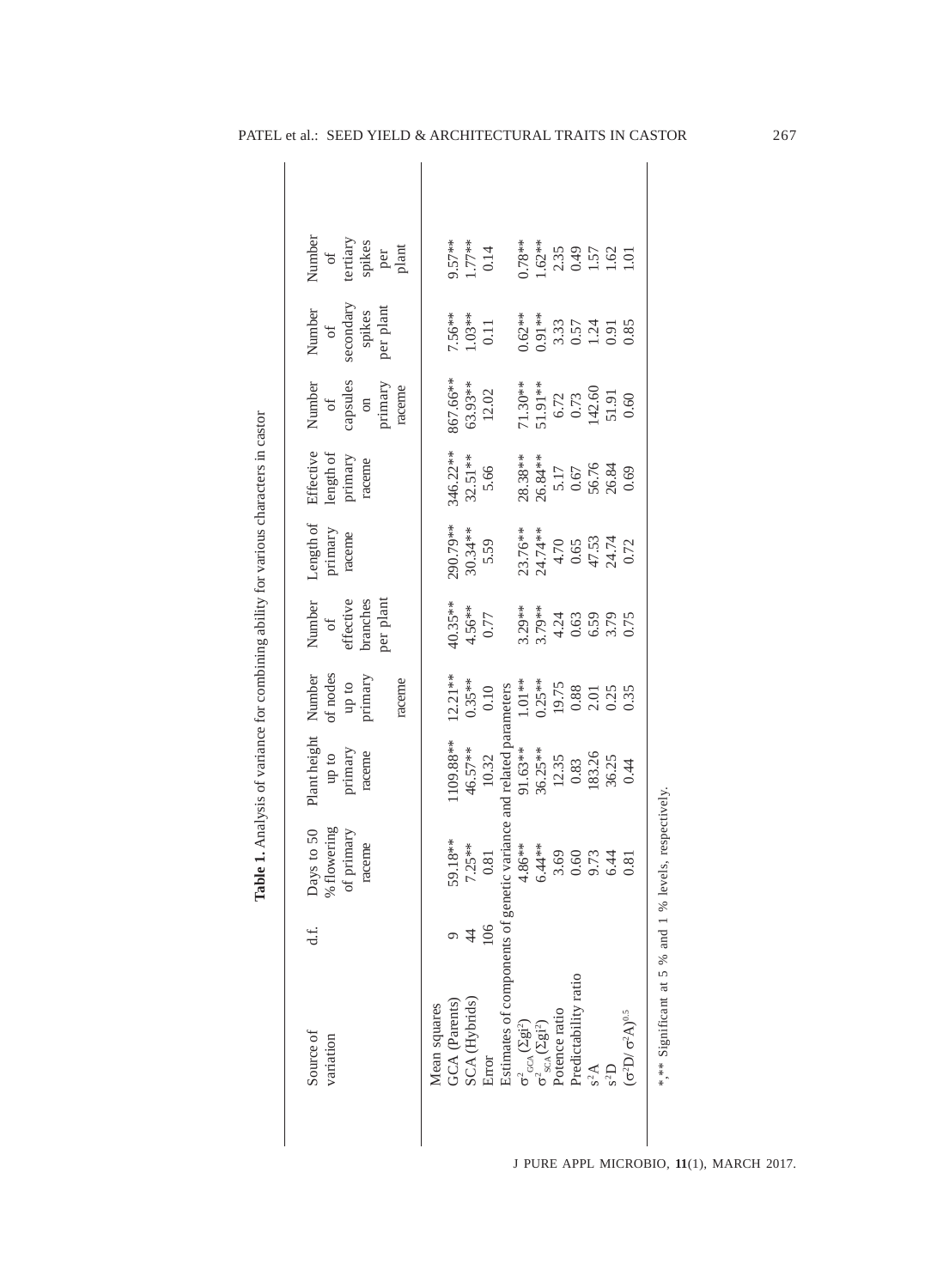| Total Days to 50 %<br>number of maturity of<br>upsules per primary<br>c variance and related par<br>$268.73**$<br>$15.42**$<br>$278.29**$<br>$4.72$<br>$0.66$<br>$0.54$<br>$537.47$<br>$20.83$<br>$26.45$<br>$0.54$<br>$20.83$<br>$26.45$<br>160.77**<br>28.95 **<br>raceme<br>2.544<br>295.82**<br>349.28**<br>70.99<br>$_{\rm plant}$<br>ca<br>ω<br>Estimates of components of genetic<br>106<br>$\frac{1}{1}$<br>4<br>Mean squares<br>$\sigma^2$ sca ( $\Sigma$ sij <sup>2</sup> )<br>$\sigma^2$ gca $(\Sigma$ gi <sup>2</sup> )<br>Source of<br>variation<br><b>GCA</b><br>SCA<br>Error | Shelling<br>out turn<br>$5.47**$<br>1.61**<br>0.91                     | Test weight<br>of 100<br>kernels<br>$\begin{array}{c} 31.80** \\ 2.31** \\ 0.200 \end{array}$ | Kernel<br>length<br>$\frac{57**}{0.07**}$                    | $0.69***$<br>0.04**<br>0.008<br>Kernel<br>width              | $1293.24**$<br>334.45**<br>32.93<br>Volume<br>weight                       | 2933.43**<br>309.64**<br>134.77<br>Seed<br>yield per<br>plant                                       | $1.90***$<br>1.15 **<br>0.09<br>Oil<br>content               |
|---------------------------------------------------------------------------------------------------------------------------------------------------------------------------------------------------------------------------------------------------------------------------------------------------------------------------------------------------------------------------------------------------------------------------------------------------------------------------------------------------------------------------------------------------------------------------------------------|------------------------------------------------------------------------|-----------------------------------------------------------------------------------------------|--------------------------------------------------------------|--------------------------------------------------------------|----------------------------------------------------------------------------|-----------------------------------------------------------------------------------------------------|--------------------------------------------------------------|
|                                                                                                                                                                                                                                                                                                                                                                                                                                                                                                                                                                                             |                                                                        |                                                                                               |                                                              |                                                              |                                                                            |                                                                                                     |                                                              |
|                                                                                                                                                                                                                                                                                                                                                                                                                                                                                                                                                                                             |                                                                        |                                                                                               |                                                              |                                                              |                                                                            |                                                                                                     |                                                              |
|                                                                                                                                                                                                                                                                                                                                                                                                                                                                                                                                                                                             |                                                                        |                                                                                               |                                                              |                                                              |                                                                            |                                                                                                     |                                                              |
|                                                                                                                                                                                                                                                                                                                                                                                                                                                                                                                                                                                             |                                                                        |                                                                                               |                                                              |                                                              |                                                                            |                                                                                                     |                                                              |
|                                                                                                                                                                                                                                                                                                                                                                                                                                                                                                                                                                                             |                                                                        |                                                                                               |                                                              |                                                              |                                                                            |                                                                                                     |                                                              |
|                                                                                                                                                                                                                                                                                                                                                                                                                                                                                                                                                                                             | ameters                                                                |                                                                                               |                                                              |                                                              |                                                                            |                                                                                                     |                                                              |
|                                                                                                                                                                                                                                                                                                                                                                                                                                                                                                                                                                                             | $0.37**$<br>$0.69**$<br>$2.62$<br>$0.52$<br>$0.52$<br>$0.05$<br>$0.95$ | $2.63**$<br>$2.11**$<br>$6.09$<br>$6.071$<br>$5.26$<br>$2.11$<br>$0.63$                       | $0.04**$<br>$0.03**$<br>$0.52$<br>$0.03$<br>$0.03$<br>$0.03$ | $0.05**$<br>$0.03**$<br>$0.15$<br>$0.03$<br>$0.54$<br>$0.54$ | 105.02**<br>301.52**<br>1.70<br>1.70<br>0.41<br>210.05<br>301.52<br>301.52 | $\begin{array}{r} 233.22**\\ 174.86**\\ 6.52\\ 0.72\\ 466.44\\ 174.86\\ 174.86\\ 10.61 \end{array}$ |                                                              |
|                                                                                                                                                                                                                                                                                                                                                                                                                                                                                                                                                                                             |                                                                        |                                                                                               |                                                              |                                                              |                                                                            |                                                                                                     |                                                              |
| Potence ratio                                                                                                                                                                                                                                                                                                                                                                                                                                                                                                                                                                               |                                                                        |                                                                                               |                                                              |                                                              |                                                                            |                                                                                                     |                                                              |
| Predictability ratio                                                                                                                                                                                                                                                                                                                                                                                                                                                                                                                                                                        |                                                                        |                                                                                               |                                                              |                                                              |                                                                            |                                                                                                     |                                                              |
| $\sigma^2$ A                                                                                                                                                                                                                                                                                                                                                                                                                                                                                                                                                                                |                                                                        |                                                                                               |                                                              |                                                              |                                                                            |                                                                                                     | $0.98**$<br>1.05 **<br>4.56<br>4.56<br>1.05<br>1.05<br>1.073 |
| G <sup>2</sup>                                                                                                                                                                                                                                                                                                                                                                                                                                                                                                                                                                              |                                                                        |                                                                                               |                                                              |                                                              |                                                                            |                                                                                                     |                                                              |
| $(\sigma^2 D / \sigma^2 A)^{0.5}$                                                                                                                                                                                                                                                                                                                                                                                                                                                                                                                                                           |                                                                        |                                                                                               |                                                              |                                                              |                                                                            |                                                                                                     |                                                              |

\*,\*\* Significant at 5 % and 1 % levels, respectively. \*,\*\* Significant at 5 % and 1 % levels, respectively.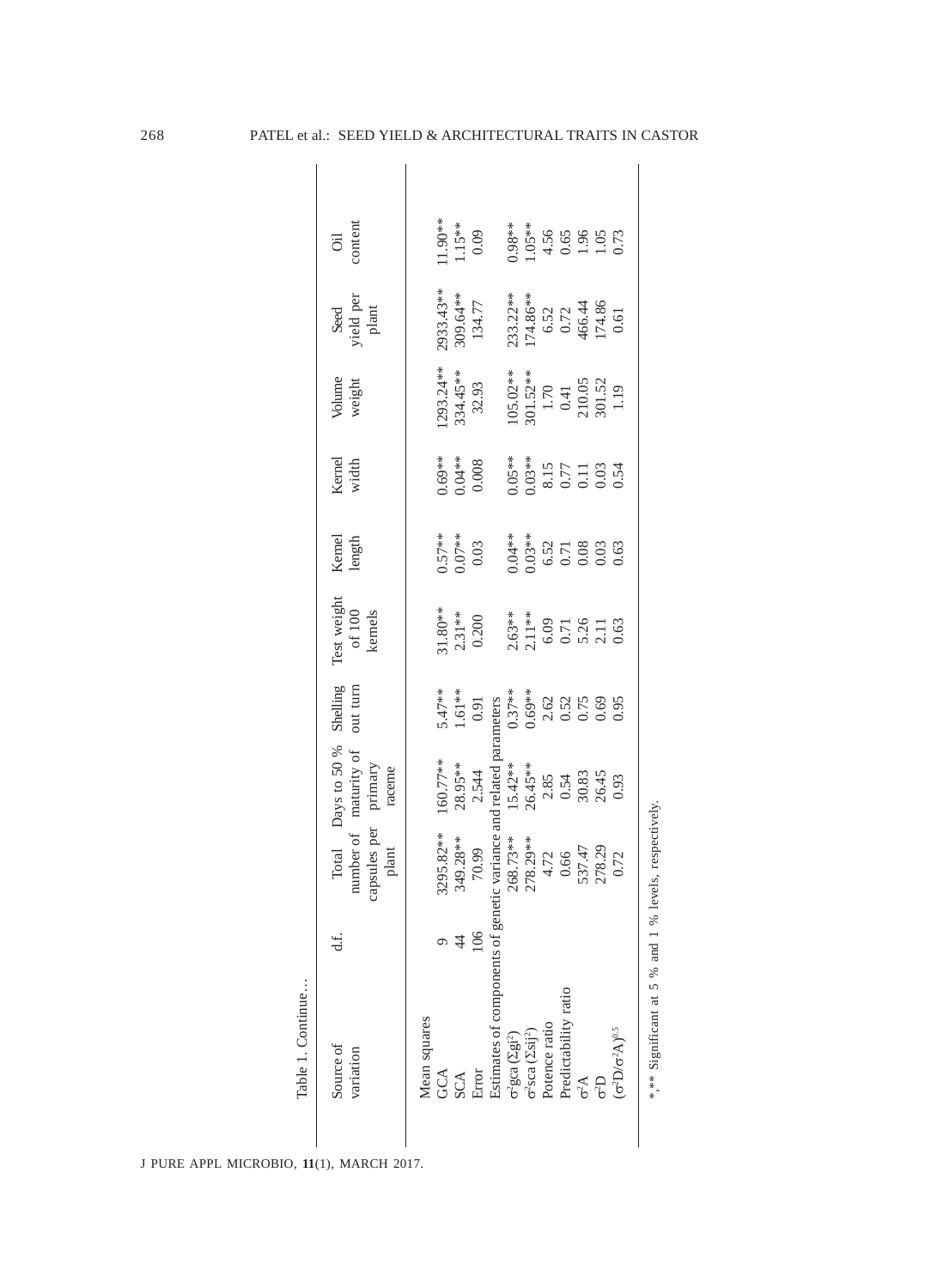|                                                       |                   |                                                             | Table 2. Estimates of General Combining Ability (GCA) effect of parents for various characters in castor                                                                                           |                                                                                                                                                                                                                                                                                                                                                                                                                     |                                                                                                                                                                                                                                                                                      |                                                                                                                                                                                                                                             |                                                                                                                                                                                                                                                                                                                                       |                                                                                                                                                                                                                                                                                                                      |                                               |                                                                                                                                                                                                                                                                                                                                             |
|-------------------------------------------------------|-------------------|-------------------------------------------------------------|----------------------------------------------------------------------------------------------------------------------------------------------------------------------------------------------------|---------------------------------------------------------------------------------------------------------------------------------------------------------------------------------------------------------------------------------------------------------------------------------------------------------------------------------------------------------------------------------------------------------------------|--------------------------------------------------------------------------------------------------------------------------------------------------------------------------------------------------------------------------------------------------------------------------------------|---------------------------------------------------------------------------------------------------------------------------------------------------------------------------------------------------------------------------------------------|---------------------------------------------------------------------------------------------------------------------------------------------------------------------------------------------------------------------------------------------------------------------------------------------------------------------------------------|----------------------------------------------------------------------------------------------------------------------------------------------------------------------------------------------------------------------------------------------------------------------------------------------------------------------|-----------------------------------------------|---------------------------------------------------------------------------------------------------------------------------------------------------------------------------------------------------------------------------------------------------------------------------------------------------------------------------------------------|
| Parents                                               | Code              | ng of<br>50<br>primary<br>raceme<br>Days to<br>floweri<br>% | height up to<br>primary<br>raceme<br>Plant                                                                                                                                                         | Number of<br>nodes up to<br>primary<br>raceme                                                                                                                                                                                                                                                                                                                                                                       | Number of<br>per plant<br>effective<br>branches                                                                                                                                                                                                                                      | Length of<br>primary<br>raceme                                                                                                                                                                                                              | Effective<br>length of<br>primary<br>raceme                                                                                                                                                                                                                                                                                           | capsules on<br>Number of<br>primary<br>raceme                                                                                                                                                                                                                                                                        | Number of<br>secondary<br>per plant<br>spikes | per plant<br>of tertiary<br>Number<br>spikes                                                                                                                                                                                                                                                                                                |
| SKI 215<br>JI 360                                     |                   | $-0.92**$<br>3.11**                                         | 10.17**                                                                                                                                                                                            | $0.83**$                                                                                                                                                                                                                                                                                                                                                                                                            | $3.00**$                                                                                                                                                                                                                                                                             | $2.07***$                                                                                                                                                                                                                                   | $-2.30**$                                                                                                                                                                                                                                                                                                                             | $\begin{array}{l} 7.71**\\ -7.52**\\ 8.84**\\ 9.52**\\ 6.02**\\ 12.27**\\ -12.08**\\ -12.08**\\ -12.08**\\ -12.08**\\ -12.08**\\ -12.08**\\ -12.09**\\ -12.09**\\ -12.09**\\ -12.09**\\ -12.09**\\ -12.09**\\ -12.09**\\ -12.09**\\ -12.09**\\ -12.09**\\ -12.09**\\ -12.09**\\ -12.09**\\ -12.09**\\ -12.09**\\ -1$ | $1.32**$                                      | 1.29**                                                                                                                                                                                                                                                                                                                                      |
| ANDCI                                                 |                   | $0.50*$                                                     | $-5.27$<br>$3.9$<br>$5.9$<br>$5.9$<br>$3.30$<br>$3.30$<br>$3.30$<br>$3.30$<br>$3.30$<br>$3.30$<br>$3.30$<br>$3.30$<br>$3.31$<br>$3.31$<br>$3.31$<br>$3.32$<br>$3.33$<br>$3.33$<br>$3.33$<br>$3.33$ | $\begin{array}{l} 30^{**}_{10} \times 30^{**}_{11} \times 30^{**}_{12} \times 30^{**}_{13} \times 30^{**}_{14} \times 30^{**}_{15} \times 30^{**}_{16} \times 30^{**}_{17} \times 30^{**}_{18} \times 30^{**}_{19} \times 30^{**}_{19} \times 30^{**}_{19} \times 30^{**}_{19} \times 30^{**}_{19} \times 30^{**}_{19} \times 30^{**}_{19} \times 30^{**}_{19} \times 30^{**}_{19} \times 30^{**}_{19} \times 30^{$ | $-1.65$<br>$-3.5$<br>$-1.9$<br>$-1.5$<br>$-3.4$<br>$-1.5$<br>$-1.5$<br>$-1.5$<br>$-1.5$<br>$-1.5$<br>$-1.5$<br>$-1.5$<br>$-1.5$<br>$-1.5$<br>$-1.5$<br>$-1.5$<br>$-1.5$<br>$-1.5$<br>$-1.5$<br>$-1.5$<br>$-1.5$<br>$-1.5$<br>$-1.5$<br>$-1.5$<br>$-1.5$<br>$-1.5$<br>$-1.5$<br>$-1.$ | $-0.71$<br>$8.80$ <sup>**</sup><br>$8.348$ <sup>**</sup><br>$1.53$ <sup>*</sup><br>$1.53$ <sup>*</sup><br>$1.53$ <sup>*</sup><br>$0.15$<br>$0.15$<br>$0.38$<br>$0.64$<br>$0.64$<br>$0.64$<br>$0.56$<br>$0.25$<br>$0.25$<br>$0.15$<br>$0.15$ | $\begin{array}{l} -0.57 \\ 9.14** \\ 4.17** \\ 2.13** \\ -0.66** \\ 1.39** \\ -1.86** \\ -0.34** \\ -1.39* \\ -1.39* \\ -1.39* \\ -1.39* \\ -1.39* \\ -1.39* \\ -1.39* \\ -1.39* \\ -1.30* \\ -1.30* \\ -1.30* \\ -1.30* \\ -1.30* \\ -1.30* \\ -1.30* \\ -1.30* \\ -1.30* \\ -1.30* \\ -1.30* \\ -1.30* \\ -1.30* \\ -1.30* \\ -1.3$ |                                                                                                                                                                                                                                                                                                                      |                                               | $\begin{array}{l} 34\overset{**}{\cancel{.}} \\ -0.70\overset{**}{\cancel{.}} \\ -0.66\overset{**}{\cancel{.}} \\ -0.87\overset{**}{\cancel{.}} \\ -0.87\overset{**}{\cancel{.}} \\ -0.87\overset{**}{\cancel{.}} \\ -0.087\overset{**}{\cancel{.}} \\ -0.084\overset{**}{\cancel{.}} \\ -1.02\overset{**}{\cancel{.}} \\ -1.29\end{array}$ |
| <b>ANDCI 10-04</b>                                    |                   | $0.94***$                                                   |                                                                                                                                                                                                    |                                                                                                                                                                                                                                                                                                                                                                                                                     |                                                                                                                                                                                                                                                                                      |                                                                                                                                                                                                                                             |                                                                                                                                                                                                                                                                                                                                       |                                                                                                                                                                                                                                                                                                                      |                                               |                                                                                                                                                                                                                                                                                                                                             |
| $10-3$<br>ANDCI                                       |                   | $-0.72**$                                                   |                                                                                                                                                                                                    |                                                                                                                                                                                                                                                                                                                                                                                                                     |                                                                                                                                                                                                                                                                                      |                                                                                                                                                                                                                                             |                                                                                                                                                                                                                                                                                                                                       |                                                                                                                                                                                                                                                                                                                      |                                               |                                                                                                                                                                                                                                                                                                                                             |
| <b>ANDCI 10-12</b>                                    |                   | $-0.53*$                                                    |                                                                                                                                                                                                    |                                                                                                                                                                                                                                                                                                                                                                                                                     |                                                                                                                                                                                                                                                                                      |                                                                                                                                                                                                                                             |                                                                                                                                                                                                                                                                                                                                       |                                                                                                                                                                                                                                                                                                                      |                                               |                                                                                                                                                                                                                                                                                                                                             |
| ANDCI 10-1                                            |                   | $2.03**$                                                    |                                                                                                                                                                                                    |                                                                                                                                                                                                                                                                                                                                                                                                                     |                                                                                                                                                                                                                                                                                      |                                                                                                                                                                                                                                             |                                                                                                                                                                                                                                                                                                                                       |                                                                                                                                                                                                                                                                                                                      |                                               |                                                                                                                                                                                                                                                                                                                                             |
| ANDCI 10-1                                            |                   | $-5.06**$                                                   |                                                                                                                                                                                                    |                                                                                                                                                                                                                                                                                                                                                                                                                     |                                                                                                                                                                                                                                                                                      |                                                                                                                                                                                                                                             |                                                                                                                                                                                                                                                                                                                                       |                                                                                                                                                                                                                                                                                                                      |                                               |                                                                                                                                                                                                                                                                                                                                             |
| <b>ANDCI</b>                                          |                   | $1.33**$                                                    |                                                                                                                                                                                                    |                                                                                                                                                                                                                                                                                                                                                                                                                     |                                                                                                                                                                                                                                                                                      |                                                                                                                                                                                                                                             |                                                                                                                                                                                                                                                                                                                                       |                                                                                                                                                                                                                                                                                                                      |                                               |                                                                                                                                                                                                                                                                                                                                             |
| <b>ANDCI</b>                                          | $\mathbf{P}_{10}$ | $-0.69**$                                                   |                                                                                                                                                                                                    |                                                                                                                                                                                                                                                                                                                                                                                                                     |                                                                                                                                                                                                                                                                                      |                                                                                                                                                                                                                                             |                                                                                                                                                                                                                                                                                                                                       |                                                                                                                                                                                                                                                                                                                      |                                               |                                                                                                                                                                                                                                                                                                                                             |
| Range of GCAeffects                                   | Min               | $-5.06$                                                     |                                                                                                                                                                                                    |                                                                                                                                                                                                                                                                                                                                                                                                                     |                                                                                                                                                                                                                                                                                      |                                                                                                                                                                                                                                             |                                                                                                                                                                                                                                                                                                                                       |                                                                                                                                                                                                                                                                                                                      |                                               |                                                                                                                                                                                                                                                                                                                                             |
|                                                       | Max               | 3.11                                                        |                                                                                                                                                                                                    |                                                                                                                                                                                                                                                                                                                                                                                                                     |                                                                                                                                                                                                                                                                                      |                                                                                                                                                                                                                                             |                                                                                                                                                                                                                                                                                                                                       |                                                                                                                                                                                                                                                                                                                      |                                               |                                                                                                                                                                                                                                                                                                                                             |
| $S.E(gi) \pm$                                         |                   | 0.24                                                        |                                                                                                                                                                                                    |                                                                                                                                                                                                                                                                                                                                                                                                                     |                                                                                                                                                                                                                                                                                      |                                                                                                                                                                                                                                             |                                                                                                                                                                                                                                                                                                                                       |                                                                                                                                                                                                                                                                                                                      |                                               |                                                                                                                                                                                                                                                                                                                                             |
| $S.E.(gi-gj) =$                                       |                   | 0.36                                                        |                                                                                                                                                                                                    |                                                                                                                                                                                                                                                                                                                                                                                                                     |                                                                                                                                                                                                                                                                                      |                                                                                                                                                                                                                                             |                                                                                                                                                                                                                                                                                                                                       |                                                                                                                                                                                                                                                                                                                      |                                               |                                                                                                                                                                                                                                                                                                                                             |
| C.D. 0.05 (gi)                                        |                   | 0.47                                                        |                                                                                                                                                                                                    |                                                                                                                                                                                                                                                                                                                                                                                                                     |                                                                                                                                                                                                                                                                                      |                                                                                                                                                                                                                                             |                                                                                                                                                                                                                                                                                                                                       |                                                                                                                                                                                                                                                                                                                      |                                               |                                                                                                                                                                                                                                                                                                                                             |
| $C.D. 0.05 (gi-gj)$                                   |                   | 0.7                                                         |                                                                                                                                                                                                    |                                                                                                                                                                                                                                                                                                                                                                                                                     |                                                                                                                                                                                                                                                                                      |                                                                                                                                                                                                                                             |                                                                                                                                                                                                                                                                                                                                       |                                                                                                                                                                                                                                                                                                                      |                                               |                                                                                                                                                                                                                                                                                                                                             |
| *,** Significant at 5 % and 1 % levels, respectively. |                   |                                                             |                                                                                                                                                                                                    |                                                                                                                                                                                                                                                                                                                                                                                                                     |                                                                                                                                                                                                                                                                                      |                                                                                                                                                                                                                                             |                                                                                                                                                                                                                                                                                                                                       |                                                                                                                                                                                                                                                                                                                      |                                               |                                                                                                                                                                                                                                                                                                                                             |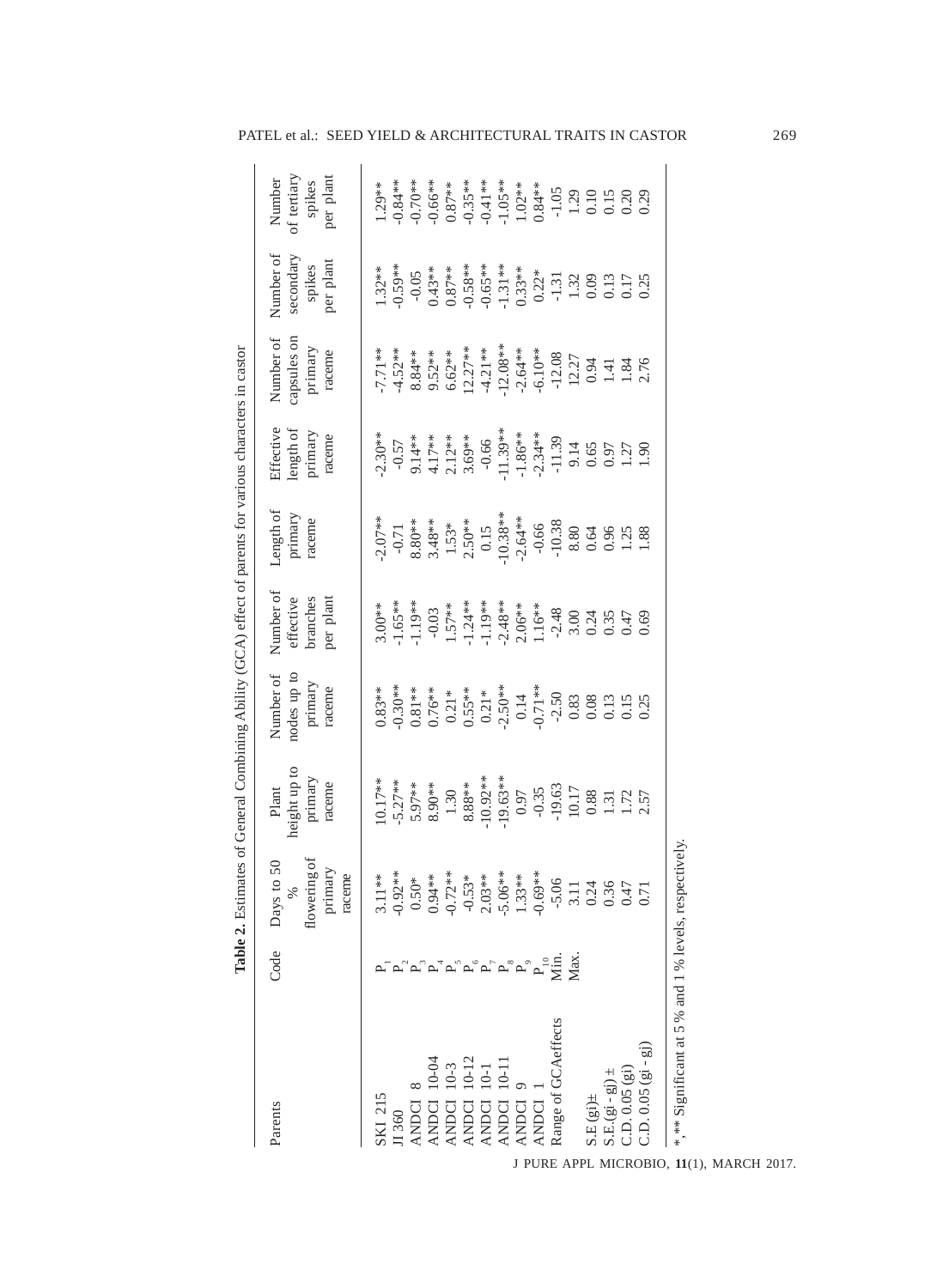| Parents                                               | $_{\rm Code}$            | number of<br>capsules<br>er plant<br>Total                                                                                                                                                                                                                               | Days to 50 %<br>maturity of<br>primary<br>raceme                                                                                                                                                                                                                                                                                                  | Shelling<br>out turn | Test<br>weight<br>of 100<br>kernels                                                                                                                                                                                                                                                                                                                                                                               | Kernel<br>length                                                                                                                                                                                                                                                                                                                      | Kernel<br>width | Volume<br>weight                                                                                                                                                                  | Seed<br>vield per<br>plant                                                                                                                                                                                                                                                                                                                     | Oil<br>content                                                                                                                                                                                                                                                                                                            |  |
|-------------------------------------------------------|--------------------------|--------------------------------------------------------------------------------------------------------------------------------------------------------------------------------------------------------------------------------------------------------------------------|---------------------------------------------------------------------------------------------------------------------------------------------------------------------------------------------------------------------------------------------------------------------------------------------------------------------------------------------------|----------------------|-------------------------------------------------------------------------------------------------------------------------------------------------------------------------------------------------------------------------------------------------------------------------------------------------------------------------------------------------------------------------------------------------------------------|---------------------------------------------------------------------------------------------------------------------------------------------------------------------------------------------------------------------------------------------------------------------------------------------------------------------------------------|-----------------|-----------------------------------------------------------------------------------------------------------------------------------------------------------------------------------|------------------------------------------------------------------------------------------------------------------------------------------------------------------------------------------------------------------------------------------------------------------------------------------------------------------------------------------------|---------------------------------------------------------------------------------------------------------------------------------------------------------------------------------------------------------------------------------------------------------------------------------------------------------------------------|--|
| SKI 215<br>JI 360                                     |                          | $-10.28$<br>$-15.04$<br>$+15.04$<br>$+15.03$<br>$-15.07$<br>$-15.07$<br>$-15.07$<br>$-15.07$<br>$-15.07$<br>$-15.07$<br>$-15.07$<br>$-15.07$<br>$-15.07$<br>$-15.07$<br>$-15.07$<br>$-15.07$<br>$-15.07$<br>$-15.07$<br>$-15.07$<br>$-15.07$<br>$-15.07$<br>$-15.07$<br> | $\begin{array}{l} 6.77^{**}_{1} \\ 2.27^{**}_{1} \\ -0.39 \\ -0.81 \\ -0.64 \\ -0.63 \\ -0.64 \\ -0.63 \\ -0.64 \\ -0.64 \\ -0.64 \\ -0.64 \\ -0.64 \\ -0.64 \\ -0.64 \\ -0.64 \\ -0.64 \\ -0.64 \\ -0.64 \\ -0.64 \\ -0.64 \\ -0.64 \\ -0.64 \\ -0.64 \\ -0.64 \\ -0.64 \\ -0.64 \\ -0.64 \\ -0.64 \\ -0.64 \\ -0.64 \\ -0.64 \\ -0.64 \\ -0.64$ |                      | $\begin{array}{l} 1.92\overset{**}{\leadsto} 34\overset{**}{\leadsto} 34\overset{**}{\leadsto} 1.93\overset{**}{\leadsto} 1.62\overset{**}{\leadsto} 1.62\overset{**}{\leadsto} 1.61\overset{**}{\leadsto} 1.57\overset{**}{\leadsto} 1.57\overset{**}{\leadsto} 1.57\overset{**}{\leadsto} 1.71\overset{**}{\leadsto} 1.71\overset{**}{\leadsto} 1.71\overset{**}{\leadsto} 0.78\overset{**}{\leadsto} 0.73\end$ | $\begin{array}{l} 0.08 \\ 0.16^{**} \\ 0.39^{**} \\ 0.39^{**} \\ 0.39^{**} \\ 0.39^{**} \\ 0.39^{**} \\ 0.39^{**} \\ 0.39^{**} \\ 0.39^{**} \\ 0.39^{**} \\ 0.39^{**} \\ 0.39^{**} \\ 0.39^{**} \\ 0.39^{**} \\ 0.30^{**} \\ 0.30^{**} \\ 0.30^{**} \\ 0.30^{**} \\ 0.30^{**} \\ 0.30^{**} \\ 0.30^{**} \\ 0.30^{**} \\ 0.30^{**} \\$ |                 | $-8.28$ **<br>$-7.79$ **<br>$-7.79$ **<br>$-5.49$ **<br>$-1.8$ **<br>$-1.8$ **<br>$-1.8$ **<br>$-1.62$ **<br>$-1.62$ **<br>$-1.62$ **<br>$-1.57$<br>$-1.57$<br>$-1.57$<br>$-1.57$ | $\begin{array}{l} 6.25^{*}\\ -2.39\\ 16.72^{***}\\ 10.72^{***}\\ 11.45^{**}\\ 1.45^{**}\\ 1.50^{**}\\ 1.65^{**}\\ 1.74^{**}\\ 1.73^{**}\\ 1.73^{**}\\ 1.73^{**}\\ 1.73^{**}\\ 1.73^{**}\\ 1.73^{**}\\ 1.73^{**}\\ 1.73^{**}\\ 1.73^{**}\\ 1.73^{**}\\ 1.73^{**}\\ 1.73^{**}\\ 1.73^{**}\\ 1.73^{**}\\ 1.73^{**}\\ 1.73^{**}\\ 1.73^{**}\\ 1.7$ | $\begin{array}{l} 1.07^{**} \\ 0.39^{**} \\ 0.28^{**} \\ 0.13 \\ 0.13 \\ 0.03^{**} \\ 0.03^{**} \\ 0.03^{**} \\ 0.03^{**} \\ 0.03^{**} \\ 0.03^{**} \\ 0.03^{**} \\ 0.03^{**} \\ 0.01 \\ 0.01 \\ 0.01 \\ 0.01 \\ 0.01 \\ 0.01 \\ 0.01 \\ 0.01 \\ 0.01 \\ 0.01 \\ 0.01 \\ 0.01 \\ 0.01 \\ 0.01 \\ 0.01 \\ 0.01 \\ 0.01 \\$ |  |
| $10 - 04$<br>ANDCI<br><b>ANDCI</b>                    |                          |                                                                                                                                                                                                                                                                          |                                                                                                                                                                                                                                                                                                                                                   |                      |                                                                                                                                                                                                                                                                                                                                                                                                                   |                                                                                                                                                                                                                                                                                                                                       |                 |                                                                                                                                                                                   |                                                                                                                                                                                                                                                                                                                                                |                                                                                                                                                                                                                                                                                                                           |  |
| <b>ANDCI</b> 10-12<br><b>ANDCI 10-3</b>               |                          |                                                                                                                                                                                                                                                                          |                                                                                                                                                                                                                                                                                                                                                   |                      |                                                                                                                                                                                                                                                                                                                                                                                                                   |                                                                                                                                                                                                                                                                                                                                       |                 |                                                                                                                                                                                   |                                                                                                                                                                                                                                                                                                                                                |                                                                                                                                                                                                                                                                                                                           |  |
| ANDCI 10-1                                            |                          |                                                                                                                                                                                                                                                                          |                                                                                                                                                                                                                                                                                                                                                   |                      |                                                                                                                                                                                                                                                                                                                                                                                                                   |                                                                                                                                                                                                                                                                                                                                       |                 |                                                                                                                                                                                   |                                                                                                                                                                                                                                                                                                                                                |                                                                                                                                                                                                                                                                                                                           |  |
| <b>ANDCI 10-13</b><br><b>ANDCI</b>                    |                          |                                                                                                                                                                                                                                                                          |                                                                                                                                                                                                                                                                                                                                                   |                      |                                                                                                                                                                                                                                                                                                                                                                                                                   |                                                                                                                                                                                                                                                                                                                                       |                 |                                                                                                                                                                                   |                                                                                                                                                                                                                                                                                                                                                |                                                                                                                                                                                                                                                                                                                           |  |
| ANDCI                                                 | $P_{\text{min}}^{\circ}$ |                                                                                                                                                                                                                                                                          |                                                                                                                                                                                                                                                                                                                                                   |                      |                                                                                                                                                                                                                                                                                                                                                                                                                   |                                                                                                                                                                                                                                                                                                                                       |                 |                                                                                                                                                                                   |                                                                                                                                                                                                                                                                                                                                                |                                                                                                                                                                                                                                                                                                                           |  |
| Range of GCA effects                                  |                          |                                                                                                                                                                                                                                                                          |                                                                                                                                                                                                                                                                                                                                                   |                      |                                                                                                                                                                                                                                                                                                                                                                                                                   |                                                                                                                                                                                                                                                                                                                                       |                 |                                                                                                                                                                                   |                                                                                                                                                                                                                                                                                                                                                |                                                                                                                                                                                                                                                                                                                           |  |
|                                                       | Max                      |                                                                                                                                                                                                                                                                          |                                                                                                                                                                                                                                                                                                                                                   |                      |                                                                                                                                                                                                                                                                                                                                                                                                                   |                                                                                                                                                                                                                                                                                                                                       |                 |                                                                                                                                                                                   |                                                                                                                                                                                                                                                                                                                                                |                                                                                                                                                                                                                                                                                                                           |  |
| $S.E(gi) \pm$                                         |                          |                                                                                                                                                                                                                                                                          |                                                                                                                                                                                                                                                                                                                                                   |                      |                                                                                                                                                                                                                                                                                                                                                                                                                   |                                                                                                                                                                                                                                                                                                                                       |                 |                                                                                                                                                                                   |                                                                                                                                                                                                                                                                                                                                                |                                                                                                                                                                                                                                                                                                                           |  |
| S.E. $(gi-gj) \pm$<br>C.D. 0.05 $(gi)$                |                          |                                                                                                                                                                                                                                                                          |                                                                                                                                                                                                                                                                                                                                                   |                      |                                                                                                                                                                                                                                                                                                                                                                                                                   |                                                                                                                                                                                                                                                                                                                                       |                 |                                                                                                                                                                                   |                                                                                                                                                                                                                                                                                                                                                |                                                                                                                                                                                                                                                                                                                           |  |
|                                                       |                          |                                                                                                                                                                                                                                                                          |                                                                                                                                                                                                                                                                                                                                                   |                      |                                                                                                                                                                                                                                                                                                                                                                                                                   |                                                                                                                                                                                                                                                                                                                                       |                 |                                                                                                                                                                                   |                                                                                                                                                                                                                                                                                                                                                |                                                                                                                                                                                                                                                                                                                           |  |
| $C.D. 0.05 (gi-gj)$                                   |                          |                                                                                                                                                                                                                                                                          |                                                                                                                                                                                                                                                                                                                                                   |                      |                                                                                                                                                                                                                                                                                                                                                                                                                   |                                                                                                                                                                                                                                                                                                                                       |                 |                                                                                                                                                                                   |                                                                                                                                                                                                                                                                                                                                                |                                                                                                                                                                                                                                                                                                                           |  |
| *.** Significant at 5 % and 1 % levels, respectively. |                          |                                                                                                                                                                                                                                                                          |                                                                                                                                                                                                                                                                                                                                                   |                      |                                                                                                                                                                                                                                                                                                                                                                                                                   |                                                                                                                                                                                                                                                                                                                                       |                 |                                                                                                                                                                                   |                                                                                                                                                                                                                                                                                                                                                |                                                                                                                                                                                                                                                                                                                           |  |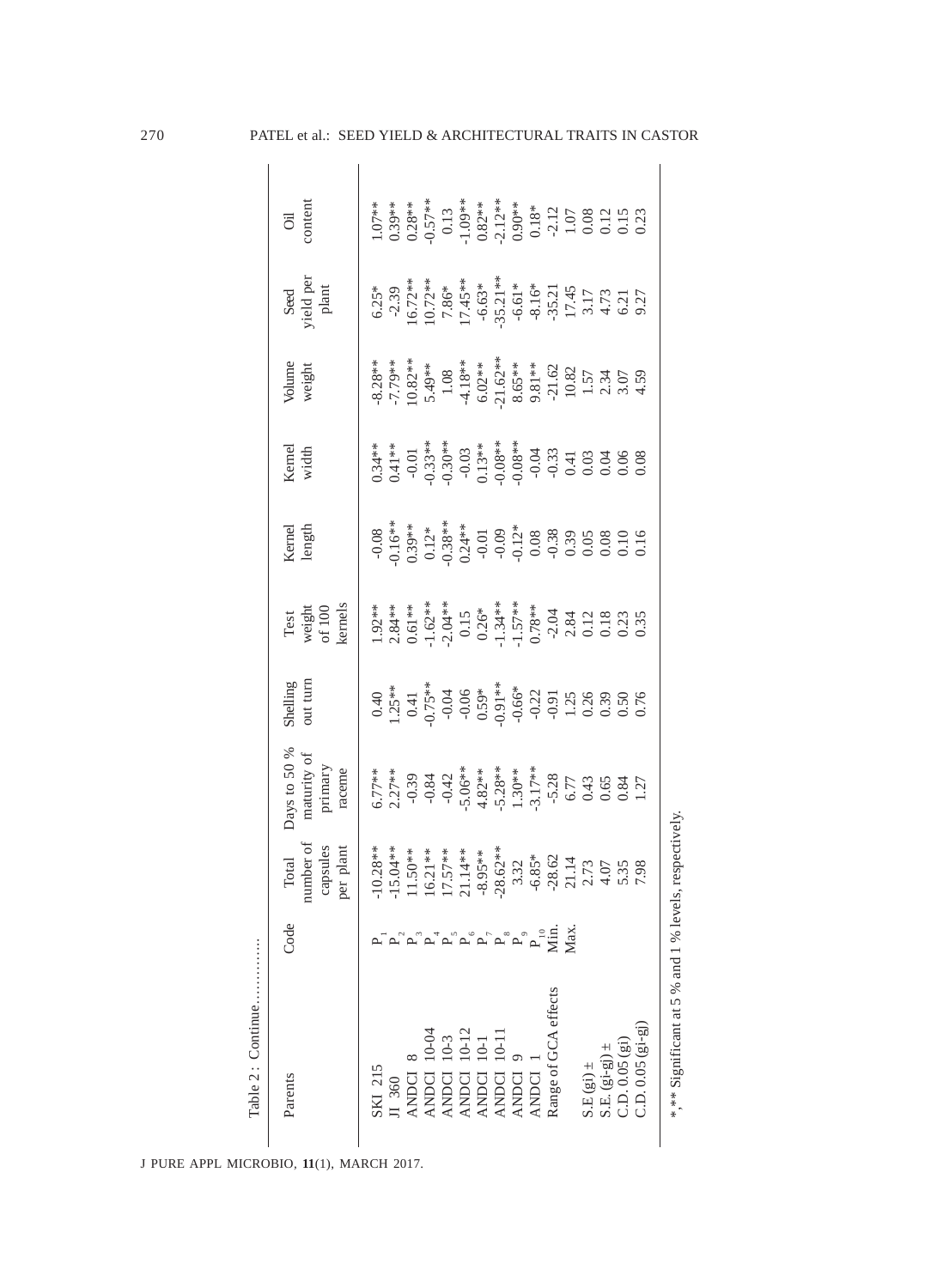half indicating equal importance of both additive and non additive gene effects.

An overall appraisal of general combining ability effects of parents (Table 2) *viz.,* ANDCI 10- 12, revealed that for kernel yield per plant, parents *viz.* ANDCI 10-12, ANDCI 8, ANDCI 10-4, ANDCI 10-3 and SKI 215 were good general combiners and parent JI 360 was average general combiner; whereas, rest of the parents were poor general combiners. The parental genotypes namely, ANDCI10-12, ANDCI 8, ANDCI 10-4, ANDCI10-3 were also good general combiner for length of primary raceme, number of capsules on primary raceme and total number of capsules per plant.

The parent JI 360 was average general combiner for seed yield per plant, but it was good general combiner for days to 50 % flowering of primary raceme, plant height up to primary raceme, number of nodes up to primary raceme, shelling out turn, test weight of 100 kernels, kernel width and oil content. The above results revealed that parents, which were good general combiner for seed yield per plant were also good or average general combiner for most of the yield component characters like length of primary raceme, effective length of primary raceme, number of capsules on primary raceme and total number of capsules per plant.

In respect to gca effect of parents involved in a particular cross, crosses could be grouped into resultant of six different categories of good, average and poor general combiner parents *viz.,* G  $x G$ ,  $G x A$ ,  $A x A$ ,  $A x P$  and  $P x P$  (Table 3). In general, the crosses, which exhibited high sca effect did not always involved both good general combiner parents with high gca effect, there by suggesting importance of intra as well as inter-allelic interactions. The high sca effect of crosses in general corresponded to their high heterotic response, but these might also be accompanied by poor and/or average gca effect of the parents. The top ranking three parental genotypes

| <b>Table 3.</b> Summary of combining ability effects of parents for various characters in castor |  |  |  |  |
|--------------------------------------------------------------------------------------------------|--|--|--|--|
|                                                                                                  |  |  |  |  |

| Parents                                                                                                                                                           | Code                                                                                                                               | Days to 50% flowering of primary raceme                                                               | Plant height up to primary raceme                                                        | Number of nodes up to primary raceme                                                               | Number of effective branches per plant                                          | Length of primary raceme                                                                                         | Effective length of primary raceme                                                                     | Number of capsules on primary raceme                                                                            | Number of secondary spikes per plant                                                       | Number of tertiary spikes per plant                                                                   | plant<br>capsules per<br>Total number of                                                              | Days to 50 % maturity of primary raceme                                                   | Shelling out turn                                                                            | Test weight of 100 kernels                                                        | Kernel length                                                                                                | Kernel width                                   | Volume weight                                                                                      | Kernel yield per plant                                                                     | content<br>öil                                                                 |
|-------------------------------------------------------------------------------------------------------------------------------------------------------------------|------------------------------------------------------------------------------------------------------------------------------------|-------------------------------------------------------------------------------------------------------|------------------------------------------------------------------------------------------|----------------------------------------------------------------------------------------------------|---------------------------------------------------------------------------------|------------------------------------------------------------------------------------------------------------------|--------------------------------------------------------------------------------------------------------|-----------------------------------------------------------------------------------------------------------------|--------------------------------------------------------------------------------------------|-------------------------------------------------------------------------------------------------------|-------------------------------------------------------------------------------------------------------|-------------------------------------------------------------------------------------------|----------------------------------------------------------------------------------------------|-----------------------------------------------------------------------------------|--------------------------------------------------------------------------------------------------------------|------------------------------------------------|----------------------------------------------------------------------------------------------------|--------------------------------------------------------------------------------------------|--------------------------------------------------------------------------------|
| <b>SKI 215</b><br>JI 360<br>ANDCI 8<br><b>ANDCI</b><br>$10-04$<br>ANDCI 10-3<br><b>ANDCI 10-12</b><br><b>ANDCI</b><br>$10-1$<br>ANDCI 10-11<br>ANDCI 9<br>ANDCI 1 | $\mathbf{P}_{_{1}}$<br>$\mathbf{P}_{_2}$<br>$P_3^-$<br>$P_4$<br>$P_5$<br>$P_6$<br>$P_{7}$<br>$P_8$<br>$P_{9}$<br>$\mathbf{P}_{10}$ | $\mathbf{P}$<br>G<br>$\mathbf{P}$<br>$\mathbf{P}$<br>G<br>G<br>$\mathbf{P}$<br>G<br>$\mathbf{P}$<br>G | $\mathbf P$<br>G<br>$\mathbf{P}$<br>$\mathbf{P}$<br>A<br>$\mathbf P$<br>G<br>G<br>A<br>A | $\mathbf{P}$<br>G<br>$\mathbf{P}$<br>$\mathbf{P}$<br>P<br>${\bf P}$<br>$\, {\bf P}$<br>G<br>A<br>G | G<br>P<br>$\mathbf{P}$<br>A<br>G<br>$\mathbf{P}$<br>P<br>$\mathbf{P}$<br>G<br>G | $\mathbf P$<br>${\bf P}$<br>G<br>G<br>G<br>G<br>$\overline{A}$<br>$\mathbf{P}$<br>$\overline{P}$<br>$\mathbf{P}$ | $\mathbf P$<br>A<br>G<br>G<br>G<br>G<br>$\overline{A}$<br>$\mathbf{P}$<br>$\mathbf{P}$<br>$\mathbf{P}$ | $\mathbf P$<br>$\mathbf P$<br>G<br>G<br>G<br>G<br>$\mathbf P$<br>$\mathsf{P}$<br>$\mathbf{P}$<br>$\overline{P}$ | G<br>$\, {\bf P}$<br>A<br>G<br>G<br>$\, {\bf P}$<br>$\, {\bf P}$<br>$\mathbf{P}$<br>G<br>G | G<br>$\mathbf{P}$<br>$\mathbf{P}$<br>$\mathbf{P}$<br>G<br>$\mathbf{P}$<br>$\mathbf{P}$<br>P<br>G<br>G | $\mathbf{P}$<br>$\mathbf{P}$<br>G<br>G<br>G<br>G<br>$\mathbf{P}$<br>$\mathbf{P}$<br>А<br>$\mathbf{P}$ | $\mathbf{P}$<br>$\mathbf P$<br>A<br>A<br>A<br>G<br>$\mathbf{P}$<br>G<br>$\mathbf{P}$<br>G | A<br>G<br>A<br>$\mathbf{P}$<br>A<br>A<br>G<br>$\mathbf{P}$<br>$\mathbf{P}$<br>$\overline{A}$ | G<br>G<br>G<br>$\mathbf{P}$<br>P<br>A<br>G<br>$\mathsf{P}$<br>$\overline{P}$<br>A | $\mathbf{A}$<br>${\bf P}$<br>$\mathbf G$<br>G<br>$\mathbf{P}$<br>G<br>A<br>$\mathbf{P}$<br>$\mathbf{P}$<br>A | G<br>G<br>A<br>P<br>P<br>A<br>G<br>P<br>P<br>A | $\mathbf{P}$<br>$\, {\bf P}$<br>G<br>G<br>A<br>$\mathbf{P}$<br>${\bf G}$<br>$\mathbf{P}$<br>G<br>G | G<br>A<br>G<br>G<br>G<br>G<br>$\mathbf{P}$<br>$\mathbf{P}$<br>$\mathbf{P}$<br>$\mathbf{P}$ | G<br>G<br>G<br>$\mathbf{P}$<br>A<br>$\mathbf P$<br>А<br>$\mathbf{P}$<br>G<br>G |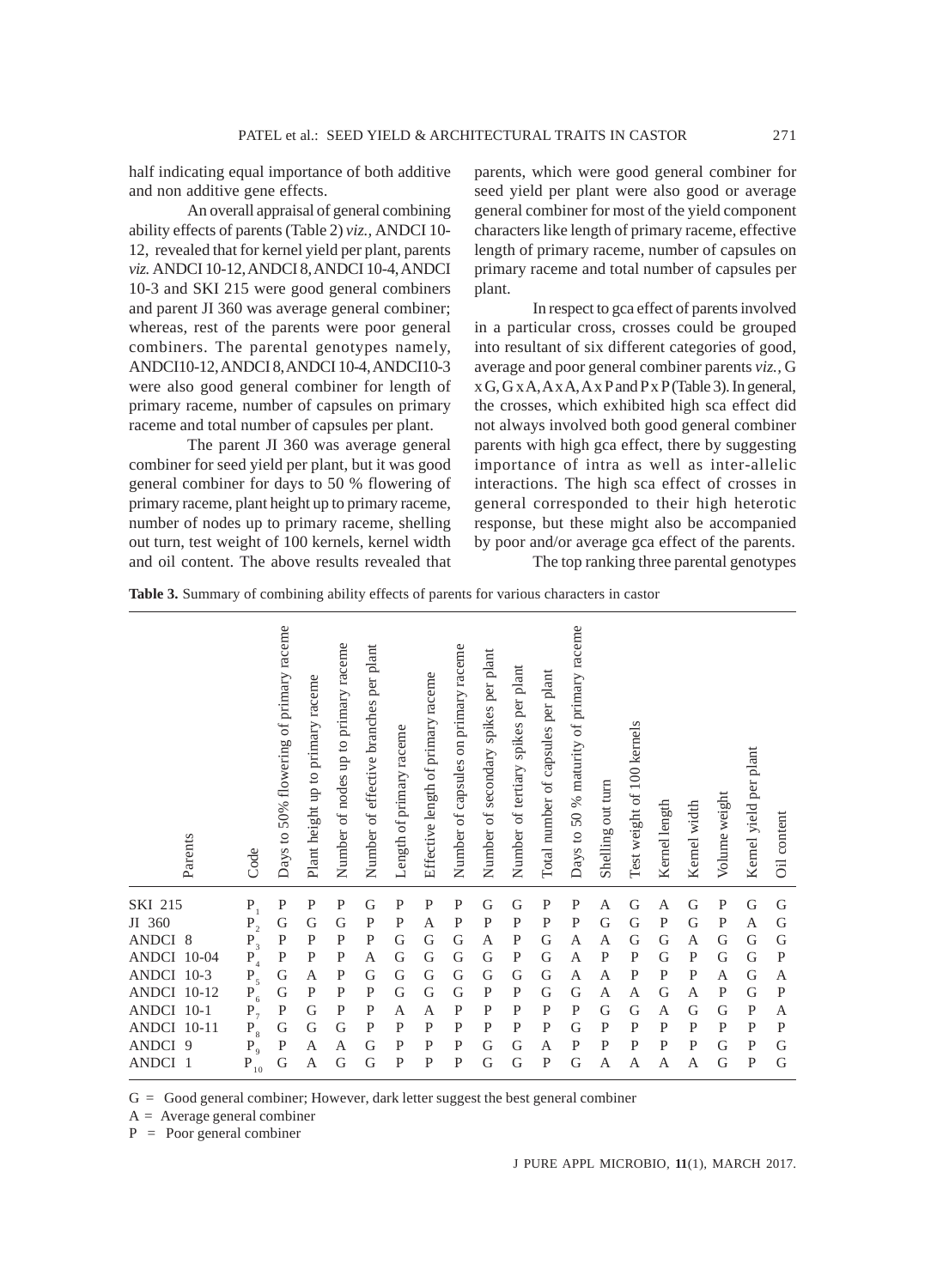|                                                                                                                     | Number of    | tertiary     | spikes per   | plant       | SKI 215            | ANDCI <sub>1</sub> | ANDCI 10-3         | SKI 215            | ANDCI 9            | ANDCI 10-3         |        | Oil content  |               |                       | SKI 215            | ANDCI <sub>8</sub>         | ANDCI 9            | SKI 215            | ANDCI 9                   | <b>ANDCI 10-1</b>  |  |
|---------------------------------------------------------------------------------------------------------------------|--------------|--------------|--------------|-------------|--------------------|--------------------|--------------------|--------------------|--------------------|--------------------|--------|--------------|---------------|-----------------------|--------------------|----------------------------|--------------------|--------------------|---------------------------|--------------------|--|
|                                                                                                                     | Number of    | secondary    | spikes per   | plant       | SKI 215            | ANDCI <sub>1</sub> | ANDCI 10-3         | SKI 215            | ANDCI 10-3         | ANDCI 10-04        |        | Kernel       | yield per     | plant                 | <b>ANDCI 10-12</b> | ANDCI <sub>8</sub>         | SKI 215            | <b>ANDCI 10-12</b> | ANDCI <sub>8</sub>        | ANDCI 10-04        |  |
|                                                                                                                     | Number of    | capsules on  | primary      | raceme      | ANDCI <sub>8</sub> | <b>ANDCI 10-12</b> | <b>ANDCI 10-04</b> | ANDCI 10-12        | ANDCI 10-04        | ANDCI <sub>8</sub> |        | Volume       | weight        |                       | ANDCI <sub>8</sub> | <b>ANDCI 10-04</b>         | ANDCI <sub>1</sub> | ANDCI <sub>8</sub> | ANDCI                     | ANDCI <sub>9</sub> |  |
|                                                                                                                     | Effective    | length of    | primary      | raceme      | ANDCI <sub>8</sub> | <b>ANDCI 10-04</b> | ANDCI 10-12        | ANDCI <sub>8</sub> | <b>ANDCI 10-04</b> | ANDCI 10-12        | Kernel |              | width         |                       | JI 360             | SKI 215                    | ANDCI 10-1         | JI 360             | SKI 215                   | <b>ANDCI 10-1</b>  |  |
|                                                                                                                     | Length of    | primary      | raceme       |             | ANDCI <sub>8</sub> | ANDCI <sub>1</sub> | <b>ANDCI 10-04</b> | ANDCI <sub>8</sub> | <b>ANDCI 10-04</b> | ANDCI 10-12        |        | Kernel       | length        |                       | <b>ANDCI 10-12</b> | <b>ANDCI 10-04</b>         | ANDCI <sub>8</sub> | ANDCI <sub>8</sub> | ANDCI 10-12               | <b>ANDCI 10-04</b> |  |
|                                                                                                                     | Number of    | effective    | branches per | $\rm p1ant$ | SKI 215            | ANDCI <sub>9</sub> | ANDCI 10-3         | SKI 215            | ANDCI <sub>9</sub> | <b>ANDCI 10-3</b>  |        | Test weight  | of $100$      | kernels               | JI 360             | <b>ANDCI</b>               | SKI 215            | JI 360             | SKI 215                   | ANDCI <sub>1</sub> |  |
| Table 4. Top three parents with respect to their per se performance and gca effect for various characters in castor | Number of    | nodes up to  | primary      | raceme      | <b>ANDCI 10-11</b> | JI 360             | ANDCI <sub>1</sub> | ANDCI 10-1         | ANDCI <sub>1</sub> | JI 360             |        | Shelling out | turn          |                       | JI 360             | <b>ANDCI 10-1</b>          | ANDCI <sub>8</sub> | JI 360             | ANDCI <sub>8</sub>        | ANDCI <sub>1</sub> |  |
|                                                                                                                     | Plant height | up to        | primary      | raceme      | <b>ANDCI 10-11</b> | <b>ANDCI 10-1</b>  | JI 360             | <b>ANDCI 10-11</b> | <b>ANDCI-10-1</b>  | JI 360             |        | Days to 50   | $\%$ maturity | of primary<br>raceme  |                    | ANDCI 10-12<br>ANDCI 10-11 | ANDCI <sub>1</sub> | <b>ANDCI 10-11</b> | ANDCI 10-12<br>ANDCI 10-1 |                    |  |
|                                                                                                                     | Days to 50 % | flowering of | primary      | raceme      | <b>ANDCI 10-11</b> | JI 360             | <b>ANDCI 10-12</b> | <b>ANDCI 10-11</b> | JI 360             | <b>ANDCI 10-3</b>  | Total  |              | number of     | capsules per<br>plant | <b>ANDCI 10-04</b> | ANDCI 10-12                | ANDCI 10-3         | <b>ANDCI 10-12</b> | <b>ANDCI 10-3</b>         | <b>ANDCI 10-04</b> |  |
|                                                                                                                     | Characters   |              |              |             | per se             | performance        |                    | gca effect         |                    |                    |        | Characters   |               |                       | per se             | performance                |                    | gca effect         |                           |                    |  |

# 272 PATEL et al.: SEED YIELD & ARCHITECTURAL TRAITS IN CASTOR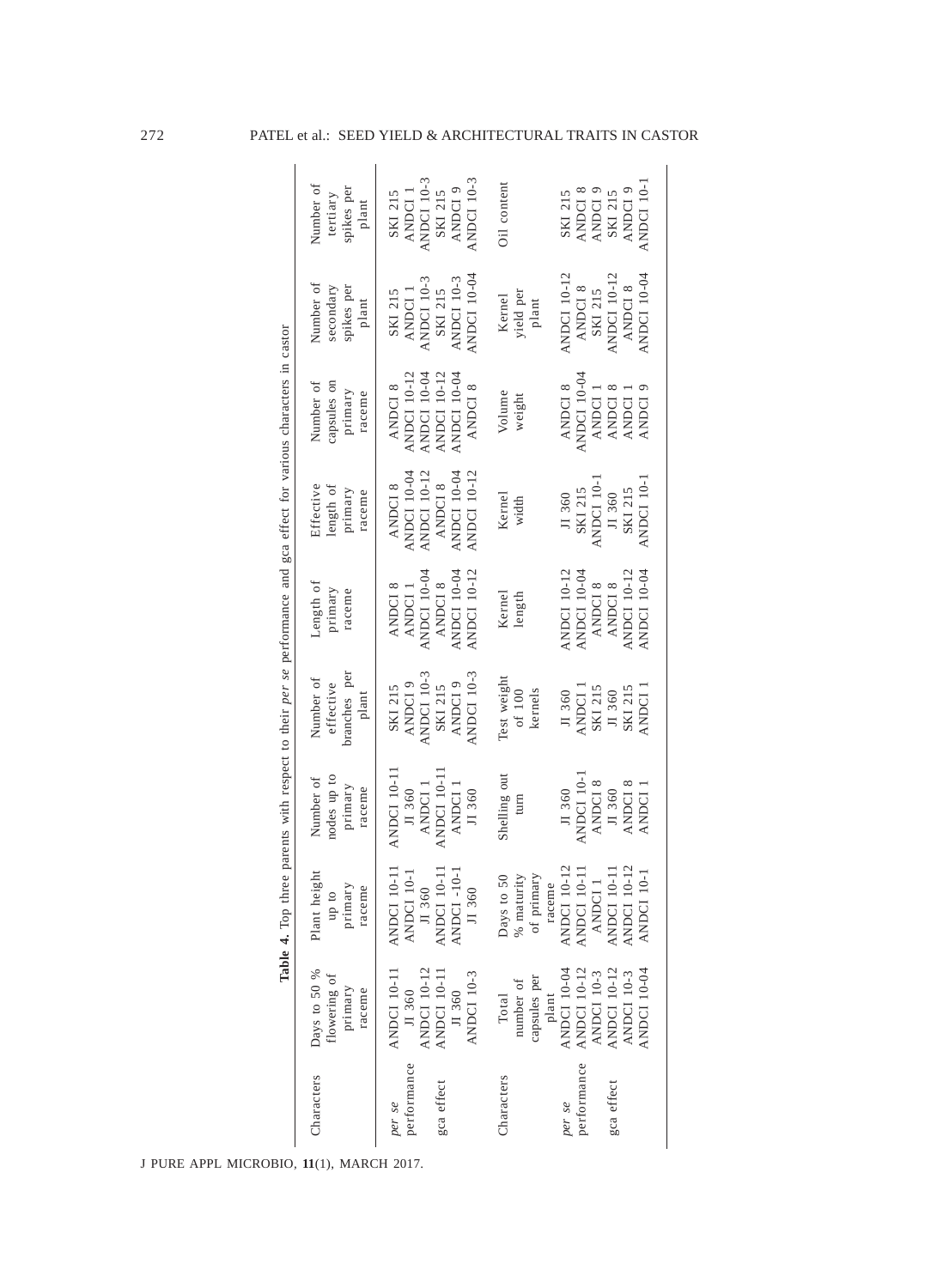## PATEL et al.: SEED YIELD & ARCHITECTURAL TRAITS IN CASTOR 273

| Character                                  | Per se performance                                   | SCA effect                                         |
|--------------------------------------------|------------------------------------------------------|----------------------------------------------------|
| Days to 50 % flowering of primary          | ANDCI 10-12 X ANDCI 10-11                            | ANDCI 10-12 X ANDCI 10-11                          |
| raceme                                     | ANDCI 10-04 X ANDCI 10-11                            | <b>JI 360 X ANDCI 1</b>                            |
|                                            | <b>ANDCI 10-3 X ANDCI 10-11</b>                      | ANDCI 10-04 X ANDCI 10-11                          |
| Plant height up to primary raceme          | <b>ANDCI 10-3 X ANDCI 10-11</b>                      | ANDCI 10-12 X ANDCI 10-11                          |
|                                            | ANDCI 10-12 X ANDCI 10-11                            | ANDCI 8 X ANDCI 10-12                              |
|                                            | ANDCI 10-11 X ANDCI 1                                | <b>SKI 215 X ANDCI 10-04</b>                       |
| Number of nodes up to primary              | ANDCI 10-11 X ANDCI 1                                | <b>SKI 215 X ANDCI 10-11</b>                       |
| raceme                                     | <b>SKI 215 X ANDCI 10-11</b>                         | ANDCI 10-1 X ANDCI 9                               |
|                                            | ANDCI 10-12 X ANDCI 10-11                            | SKI 215 X ANDCI 1                                  |
| Number of effective branches               | SKI 215 X ANDCI 9                                    | <b>ANDCI 10-04 X ANDCI 10-1</b>                    |
| per plant                                  | ANDCI 9 X ANDCI 1                                    | ANDCI 10-12 X ANDCI 10-11                          |
|                                            | <b>ANDCI 10-04 X ANDCI 10-3</b>                      | ANDCI 8 X ANDCI 10-11                              |
| Length of primary raceme                   | ANDCI 8 X ANDCI 10-3                                 | JI 360 X ANDCI 10-1                                |
|                                            | ANDCI 8 X ANDCI 10-12<br><b>ANDCI 8 X ANDCI 9</b>    | ANDCI 8 X ANDCI 10-11<br>ANDCI 10-04 X ANDCI 10-11 |
| Effective length of primary                | ANDCI 8 X ANDCI 10-3                                 | ANDCI 10-04 X ANDCI 10-11                          |
| raceme                                     | <b>ANDCI 10-3 X ANDCI 10-12</b>                      | <b>ANDCI 10-04 X ANDCI 10-1</b>                    |
|                                            | ANDCI 8 X ANDCI 10-12                                | ANDCI 10-12 X ANDCI 10-11                          |
| Number of capsules on primary              | <b>ANDCI 10-3 X ANDCI 10-12</b>                      | ANDCI 10-12 X ANDCI 10-11                          |
| raceme                                     | ANDCI 8 X ANDCI 10-3                                 | JI 360 X ANDCI 10-12                               |
|                                            | ANDCI 10-12 X ANDCI 10-11                            | <b>ANDCI 10-1 X ANDCI 10-11</b>                    |
| Number of secondary spikes                 | <b>SKI 215 X ANDCI 10-1</b>                          | <b>JI 360 X ANDCI 8</b>                            |
| per plant                                  | SKI 215 X ANDCI 8                                    | ANDCI 10-12 X ANDCI 10-11                          |
|                                            | <b>SKI 215 X ANDCI 10-3</b>                          | <b>SKI 215 X ANDCI 10-1</b>                        |
| Number of tertiary spikes                  | SKI 215 X ANDCI 9                                    | <b>ANDCI 10-04 X ANDCI 10-1</b>                    |
| per plant                                  | ANDCI 9 X ANDCI 1                                    | ANDCI 10-12 X ANDCI 10-11                          |
|                                            | <b>ANDCI 10-04 X ANDCI 10-3</b>                      | ANDCI 10-11 X ANDCI 9                              |
| Total number of capsules                   | <b>ANDCI 10-3 X ANDCI 10-12</b>                      | ANDCI 10-1 X ANDCI 9                               |
| per plant                                  | ANDCI 8 X ANDCI 10-12                                | ANDCI 8 X ANDCI 10-11                              |
|                                            | <b>ANDCI 10-04 X ANDCI 10-1</b>                      | <b>ANDCI 10-04 X ANDCI 10-1</b>                    |
| Days to 50 % maturity of<br>primary raceme | ANDCI 10-12 X ANDCI 10-11<br>ANDCI 8 X ANDCI 10-12   | ANDCI 8 X ANDCI 10-12<br>ANDCI 10-04 X ANDCI 10-11 |
|                                            | ANDCI 10-04 X ANDCI 10-11                            | ANDCI 10-12 X ANDCI 10-11                          |
| Shelling out turn                          | JI 360 X ANDCI 1                                     | ANDCI 10-11 X ANDCI 9                              |
|                                            | ANDCI 10-3 X ANDCI 10-1                              | <b>ANDCI 10-04 X ANDCI 10-3</b>                    |
|                                            | JI 360 X ANDCI 10-1                                  | ANDCI 10-3 X ANDCI 10-1                            |
| Test weight of 100 kernels                 | SKI 215 X ANDCI 1                                    | ANDCI 8 X ANDCI 10-12                              |
|                                            | JI 360 X ANDCI 10-1                                  | SKI 215 X ANDCI 1                                  |
|                                            | SKI 215 X JI 360                                     | ANDCI 10-11 X ANDCI 9                              |
| Kernel length                              | ANDCI 10-12 X ANDCI 9                                | ANDCI 10-3 X ANDCI 1                               |
|                                            | ANDCI 8 X ANDCI 10-1                                 | ANDCI 10-11 X ANDCI 9                              |
|                                            | ANDCI 8 X ANDCI 10-12                                | ANDCI 10-12 X ANDCI 1                              |
| Kernel width                               | SKI 215 X JI 360                                     | ANDCI 8 X ANDCI 10-3                               |
|                                            | SKI 215 X ANDCI 1                                    | SKI 215 X ANDCI 1                                  |
|                                            | JI 360 X ANDCI 10-11                                 | JI 360 X ANDCI 10-04                               |
| Volume weight                              | ANDCI 8 X ANDCI 10-04                                | ANDCI 10-11 X ANDCI 9                              |
|                                            | ANDCI 8 X ANDCI 1<br><b>ANDCI 10-04 X ANDCI 10-1</b> | ANDCI 10-11 X ANDCI 1<br>JI 360 X ANDCI 10-12      |
| Seed yield per plant                       | ANDCI 8 X ANDCI 10-04                                | ANDCI 10-1 X ANDCI 9                               |
|                                            | ANDCI 8 X ANDCI 10-3                                 | ANDCI 10-12 X ANDCI 10-11                          |
|                                            | ANDCI 8 X ANDCI 10-12                                | ANDCI 8 X ANDCI 10-04                              |
| Oil content                                | SKI 215 X ANDCI 9                                    | ANDCI 10-11 X ANDCI 1                              |
|                                            | JI 360 X ANDCI 10-1                                  | <b>ANDCI 10-12 X ANDCI 10-11</b>                   |
|                                            | <b>ANDCI 10-1 X ANDCI 10-11</b>                      | JI 360 X ANDCI 10-12                               |
|                                            |                                                      |                                                    |

**Table 5.** Top three crosses with respect to their *per se* performance and SCA effects for various characters of castor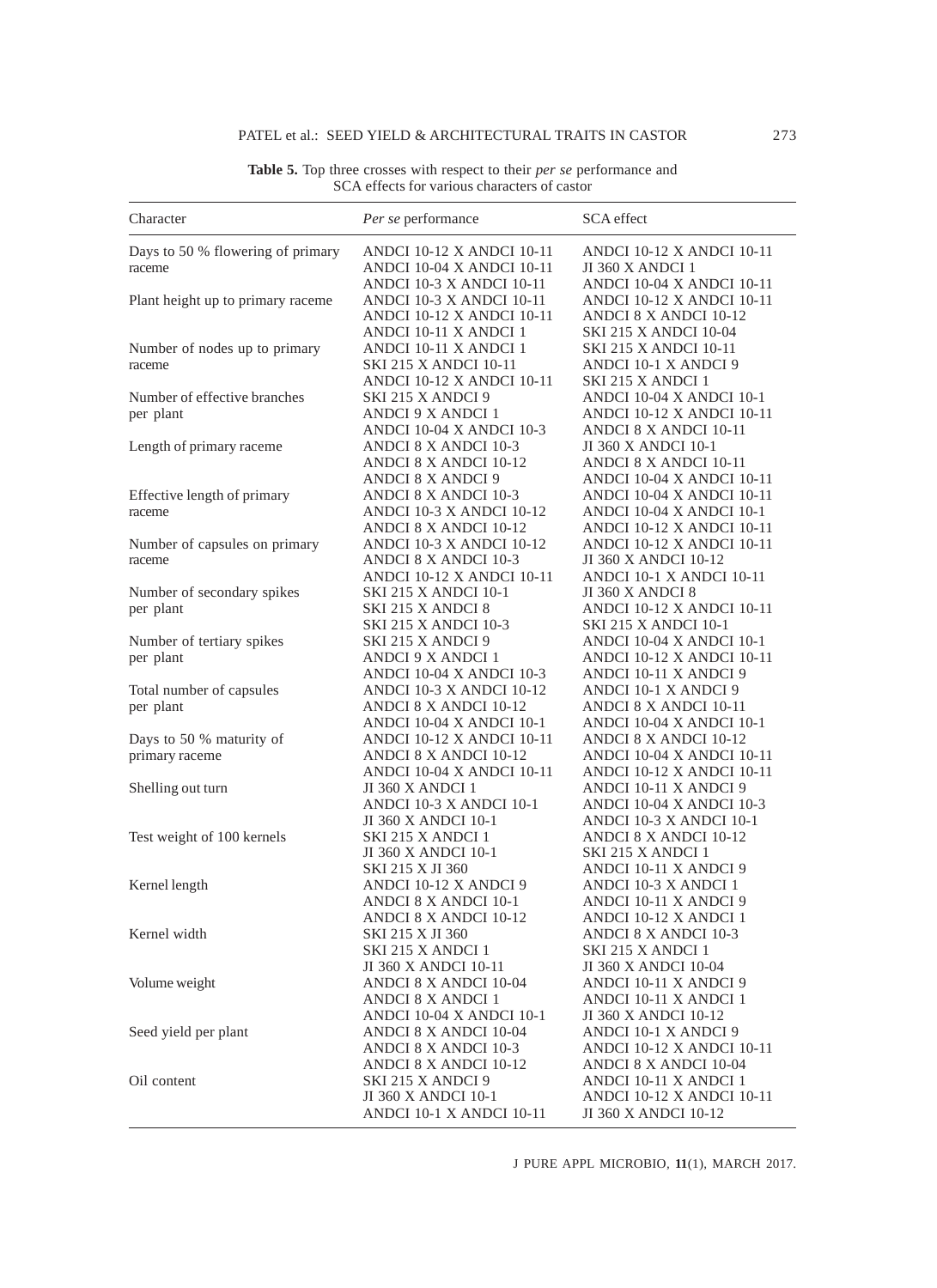on the basis of their *per se* performance and general combing ability effects for seed yield per plant and its component characters are presented in Table 4. The *per se* performance of parents along with their gca effect could be a better criteria for selection of superior parent/s in future breeding programme. In present investigation, the results revealed that the most of the parents had relatively high degree of correspondence between *per se* performance and their gca effects for almost all the characters, which could be ascribed to existence of genes, which showed additivity. Therefore, in selection of parents for varietal development programme due weightage should also be given to *per se* performance along with their gca effect<sup>10</sup>,<sup>11</sup>.

In the present investigation the top three crosses based on their per se performance and specific combining ability effects for seed and its related traits are showed in Table 5. The result indicated that for seed yield per plant total five crosses exhibited significant positive sca effect; and out of ten parents, seven parents involved in these crosses, of which four parents *viz.,* ANDCI 8, ANDCI 10-04, ANDCI 10-3 and ANDCI 10-12 were good general combiners and three parents *viz.,* ANDCI 10-1, ANDCI 10-11and ANDCI 9 were poor general combiners, therefore, cross combinations were of resultant of P x P, G x P and G x G gca effect of parents and high sca or heterotic effects could be because of intra and inter allelic interactions. It is in conformity with the findings of  $9,12,13$  and  $14$ .

Among the crosses, which showed significant and positive sca effect for seed yield per plant, crosses ANDCI 10-1 x ANDCI 9 and ANDCI 10-12 x ANDCI 10-11 were good specific combiner for number of nodes up to primary raceme, number of secondary as well as tertiary spikes per plant, days to 50 % flowering of primary raceme, plant height up to primary raceme and days to 50 % maturity of primary raceme. Analogous results of significant sca effect for yield contributing characters were also reported by<sup>12, 15 and 16</sup>.

Among the other good specific combiner crosses for seed yield, cross ANDCI 8 x ANDCI 10-3 was also good specific combiner for kernel width and poor specific combiner for days to 50% flowering of primary raceme, number of capsules on primary raceme, shelling out turn and test weight as well as volume weight, while it was average

J PURE APPL MICROBIO*,* **11**(1), MARCH 2017.

specific combiner for rest of the characters. The cross ANDCI 8 x ANDCI 10-11 was good specific combiner for number of effective branches per plant, length of primary raceme, effective length of primary raceme, number of tertiary spikes per plant, total number of capsules per plant, test weight and oil content and it was poor specific combiner for number of capsules on primary raceme, while it was average specific combiner for rest of the characters. The crosses exhibited high sca effect for seed yield per plant also registered desirable sca effect for at least two yield component characters, but those might not necessarily have higher sca effect for the said characters, which suggested cumulative effect of various yield contributing attributes towards high sca effect for seed yield and thereby high heterotic effects as well. The most common component characters, which showed desirable sca effects were number of secondary as well as tertiary spikes per plant, effective length of primary raceme, number of capsules on primary raceme and total number of capsules per plant. These overall results suggested that information on gca of the parents should be considered along with sca effects and per se performance of hybrid for predicting the value of any hybrid.

### **CONCLUSION**

The parents ANDCI 10-12, ANDCI 8, ANDCI 10-4 and ANDCI 10-3 were good general combiners whereas crosses ANDCI 10-1 x ANDCI 9, ANDCI 10-12 x ANDCI 10-11, ANDCI 8 x ANDCI 10-3 and ANDCI 8 x ANDCI 10-11 which depicted significant and positive sca effect for seed yield and yield contributing traits. Thus these crosses could be utilized for further breeding programmes for amelioration of seed yield and drive productive hybrids in castor.

#### **REFERENCES**

- 1. Jeong, G.T., Park, D.H. Optimization of biodiesel production from castor oil using response surface methodology. *Appl. Biochem. Biotechnol.,*2009; **156**: 431– 441.
- 2. Area, production and productivity of oilseed crop. Department of Agriculture and Cooperation, Government of India, 2015. (*http:// Agricop.nic.in*)